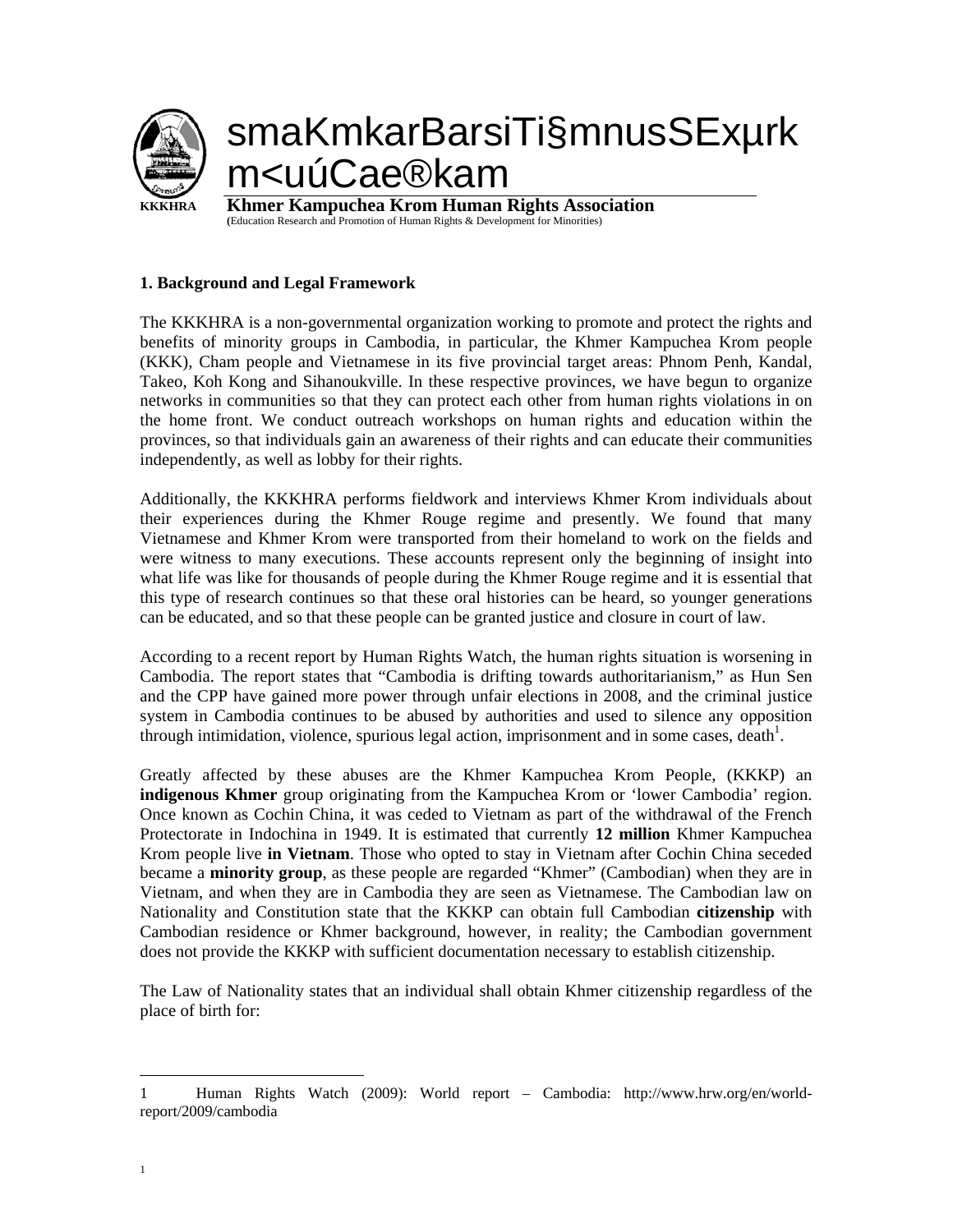"Any legitimate child who is born from a parent (a mother or father) who has Khmer nationality/ citizenship, or any illegitimate child who is born from and recognized by a parent (a mother or father) who has Khmer nationality, or any child who is not recognized by the mother and father (parents), when upon the court passed a judgment stating that such child was really born from a parent (a mother or father) who has Khmer nationality/citizenship, or shall obtain Khmer nationality/citizenship. Any child who is born from a foreign mother and father (parents) who were born and living legally in the Kingdom of Cambodia, any child who is born from an unknown mother or father (a parent) and a newly born child who is found in the Kingdom of Cambodia, shall also be considered as having been born in the Kingdom of Cambodia."

Though under this law the KKKP are entitled to the full rights of citizenship, it is not explicit. To avoid misunderstanding, the law must specifically state its stance on the citizenship for all ethnic minorities. Without citizenship, the KKKP and other marginalized communities cannot receive proper documentation and identification, and this often results in a situation of "statelessness." Additionally, the **KKKP in Vietnam** suffer the loss of other freedoms, such as expression and movement, the right to assembly, personal security, land disputes and ultimately, succumb to statelessness. Many **migrate to Cambodia** in search of a place they can raise their family according to Khmer culture and tradition, but unfortunately, the Cambodian government fails to recognize most Khmer Krom from Vietnam as citizens.

"Vietnam's official stance towards the ethnic Khmer minority, as one of the country's 54 officially recognized ethnic groups, is to support their right to use their own languages, encourage the preservation and promotion of their ethnic identity and traditions, and implement poverty reduction and economic development programs in areas where they live. In the Mekong Delta the government has provided land and housing to low-income Khmer people, supported industries to create more jobs for Khmer workers, and made financial contributions to some Khmer Buddhist pagodas for renovation. While some Khmer Krom acknowledge these efforts by the Vietnamese government to support their culture and improve their livelihood, all of the Khmer Krom Buddhist monks and activists interviewed by Human Rights Watch stressed that fundamental issues have yet to be resolved. Compared to Vietnam's seven other geographical regions, the Mekong Delta has the largest number of low-income people in Vietnam (4 million), the highest rate of public school drop-outs, and the second-highest level of landlessness in the country. Khmer Krom interviewed by Human Rights Watch say that discrimination against them by the Vietnamese government denies them equal rights and opportunities afforded to the majority"3

They cite similar denials with respect to their right to religious freedoms:

"Because of the affinity between most Cambodians and the Khmer Krom from Vietnam, Cambodian government officials have tolerated a degree of political activism by Khmer Krom in Cambodia as long as it does not anger or jeopardize Cambodia's relations with Vietnam. However, after Vietnam's harsh response to demonstrations by Khmer Krom monks and land rights activists in 2007, the Cambodian government launched its own crackdown on peaceful protests by Khmer Krom monks after some fled to Cambodia and began to publicly denounce the abuses they had experienced in Vietnam."

The focal problem therefore is that the KKKP and other minority groups live in a state of insecurity without full rights. KKKP children cannot attend school; KKKP and minority groups have no right to occupy property or land, and are not allowed to vote. As of 2005, KKKP who flee from Vietnam no longer receive refugee status from United Nations High Commissioner for Refugees, (UNHCR) a result of the claim by the Cambodian government that every Khmer Krom moving from Vietnam to Cambodia would be recognized as Cambodian citizen and receive full rights and protection. Since the KKKP flee to Cambodia to escape from political persecution in Vietnam, they thus face the prospect of a dangerous journey to a third country to seek asylum.

 $\frac{1}{2}$ Law on Nationality, 1996, Cambodia

<sup>3</sup> Human Rights Watch (2009): World report – Cambodia: http://www.hrw.org/en/worldreport/2009/cambodia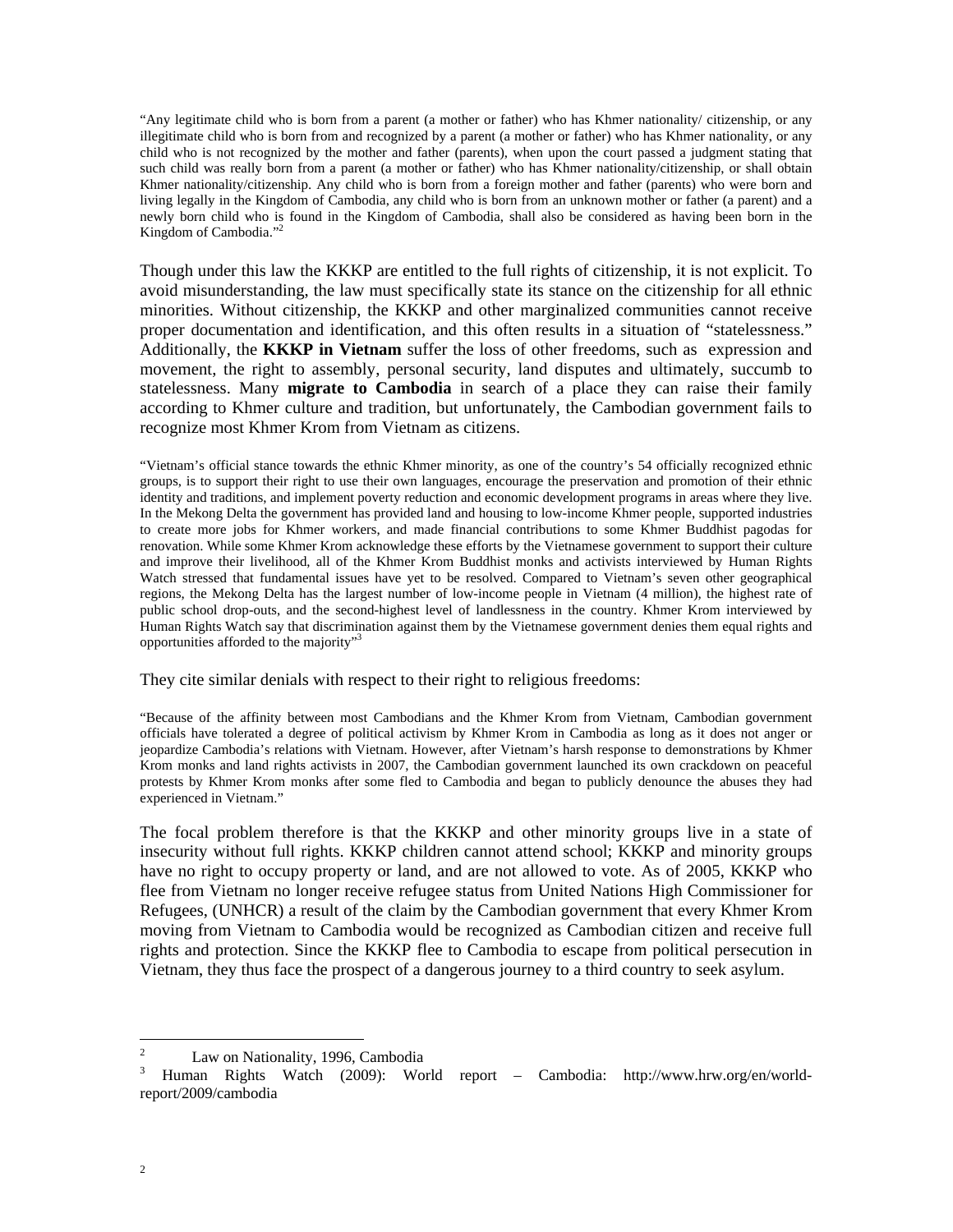## **2. Institutional and human rights infrastructure i.e. national protection system:**

Currently, the KKKP are not free to conduct any demonstrations to draw attention to their cause. Cambodian authorities and Vietnam spies intimidate those fearless enough to protest. A series of protests for Khmer Krom rights in 2007 resulted in the defrocking and imprisonment of dozens of monks by authorities. Many were ultimately deported back to Vietnam, and the cases of Tim Sakhorn and Eang Sok Thoeurn are enough to shake anyone of their activist inclinations. Tim Sakhorn was a leading Khmer Krom activist and Buddhist abbot in Takeo Province, Cambodia, and an avid participant in non-violent protests for human rights. He was arrested and tried with violating Vietnam's national unity policy and sentenced to one year in prison. When he was released, the statement said he was allowed to return to Cambodia, but instead he was taken to a Khmer Kampuchea Krom community in Vietnam and placed on house arrest indeterminably.

In February 2007, Khmer Krom monk Eang Sok Thoeurn was found dead with his throat cut in the Tronum Chhroeung Monastery in Kandal Province. He was discovered the morning after he participated in a demonstration in front of the Vietnamese embassy in Phnom Penh for the rights of Khmer Kampuchea Krom people living in Vietnam. Authorities were quick to declare the death a suicide and disposed of the body without further investigation, even though NGO's and Khmer Kampuchea Krom groups suspected the killing was politically motivated. The police took no further action on the case, despite an intervention and request from human rights NGO's. Furthermore, a group of Thoeurn's friends, all Khmer Kampuchea Krom monks, were prohibited by Kandal provincial police to hold religious funeral ceremony at the scene. The body was buried before his relatives and friends, other KKK monks, could see the grave.

According to Article 37 of the Cambodian Constitution, "The rights to strike and to organize peaceful demonstrations shall be implemented and exercised within the framework of law." Quite to the contrary, authorities continue to crack down on Khmer Krom Buddhist monks whenever they conduct a demonstration to promote human rights for the KKKP. In many cases, once a Khmer Krom monk has been involved in a demonstration, they are often excommunicated from their religious communities or their peaceful demonstrations are interrupted by violent authorities. Many flee to Bangkok to forcibly seek refuge there. However, the situation in Bangkok is not ideal either, as the UNHCR denies them refugee status, and the Thai police try to send them back to Cambodia and then Vietnam. In March 2009, 15 KKKP were arrested and deported to Cambodia from Bangkok. These individuals, now back in Cambodia, have no papers for employment, no means to sustain themselves, and are in poor health. The Cambodian government as it stands does not offer these people safety and refuge in their own country and that must change.

## **3. Promotion and Protection of Human Rights on the ground**

The Khmer Krom community suffers from their status, and the group that suffers the most is the children. Presently, the Cambodian government pays little attention to the future of the Cambodian children, particularly with respect to health care and education. The Khmer Kampuchea Krom children live in various communities across Cambodia and face an uncertain future. The inaccessibility of education renders them trapped and unable to alter their unfortunate circumstances. At least 70% of Khmer Kampuchea Krom children within 5 provinces of Phnom Penh, Takeo, Kandal, Sihanoukville and Koh Kong cannot attend school because of their families are so poor and lack legal documents, so those children will grow up without human resources and welfare, unless there is government action and aid.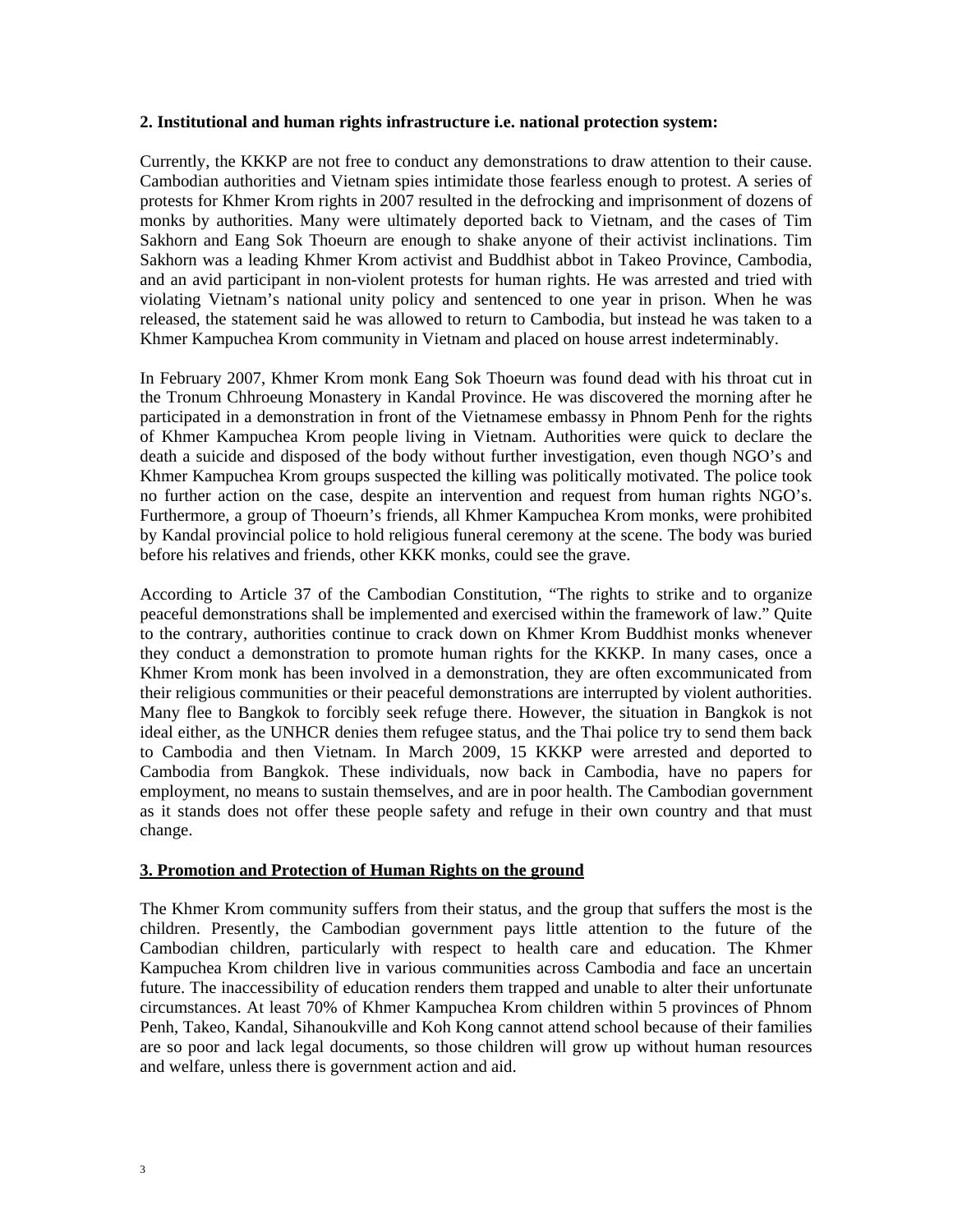1.5 million Khmer Krom live in Cambodia; 60% are women. Among this 60% of KKK women, 80% of are illiterate, so their only option is to work in the field with their husbands. These women also have domestic responsibilities, and there is significant evidence that they are often victims of domestic violence. Since the KKK women are often uneducated and illiterate, they lack the resources to learn about their human rights and the social and political issues that affect them, and to seek help when they need it. They view domestic violence in their families as an internal conflict, not as something they have the power to change. The KKK women have also been victims of human trafficking.

It is not surprising then, that these women are largely inactive within their communities with respect to social and political issues. It is only through outreach and education that they will be able to grasp the concept of human rights and begin to understand that they deserve more than they have, and begin to take action. The main issue here is a general lack of education. Without proper documents, without access, without knowledge, the KKKP will never be able to rise above the poverty and circumstances that their unfortunate background has left them. The implementation of a public education policy and healthcare would go a long way towards reducing this poverty.

## **4. Identification of achievements, best practices, challenges and constraints, include:**

Challenges we face include:

- The vulnerable victims are reluctant to provide information to the KKKHRA and local authorities because of contradicting political motivations, intimidation and pressures.
- The high percentages of illiteracy among women make it difficult to measure their understanding and progress with respect to human rights workshops and trainings.
- KKKHRA trainers still lack materials and technique, methodology of teaching for community people who are mostly uneducated.
- Local authorities often monitor and follow up on our activities, sometimes delaying the permission to proceed with trainings.

We recommend to the UNHR-Council the following:

- Conduct refugee status determinations for Khmer Krom asylum seekers in Cambodia who the Cambodian government has not formally recognized as Cambodian citizens and provided official documentation to that effect.
- Insist that Cambodia as a party to the 1951 Refugee Convention take responsibility for protecting those individuals recognized as refugees by UNHCR or the Cambodian government, in particular the provisions on non-refoulement. Exercise UNHCR's mandate to recognize and protect such refugees in the absence of protection by the Cambodian government.
- Exercise UNHCR's mandate regarding stateless persons by assisting the Cambodian government in resolving nationality issues for stateless Khmer Krom, intervening with the Cambodian authorities on behalf of Khmer Krom seeking assistance to obtain national identification cards establishing their citizenship, and protecting stateless Khmer Krom when the Cambodian government fails to do so.
- Provide national identity cards and other documentation to Khmer Krom recognized by Cambodian law as Cambodian citizens.
- Ensure that Khmer Krom in Cambodia have equal opportunities for education, employment, religion, and are entitled to vote and own property.